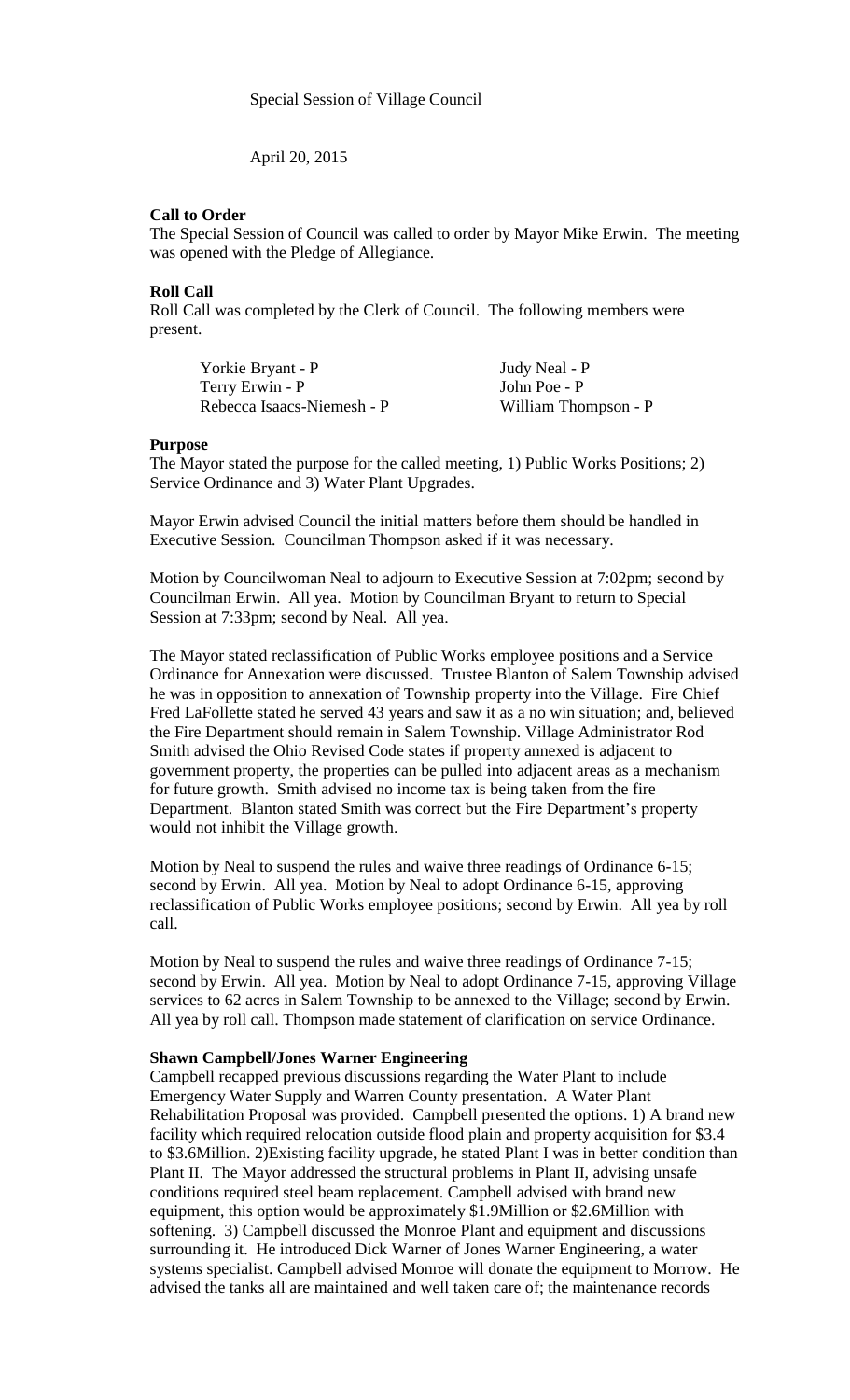### April 20, 2015

have been reviewed. The Mayor stated the equipment is size appropriate for expansion. Campbell advised it included softening equipment at a cost of \$1.7 to \$1.9Million. Cost breakdown was provided in proposal packet details.

With a 4% loan over 20 years, the worst case scenario would require a significant increase in rates \$2.80 per 1000 gallons to \$7.80 per 1000 gallons Campbell reported. He advised pending funding would not be available until next year. He referenced a 2014 letter from the Environmental Protection Agency to the Village. He stated the Southwest District EPA Representative is supportive of the Monroe option. If nothing is done, EPA will tell you what to do. Campbell stated there are shortages of water across the country; increased water rates are needed. Funding may be available by 2016. He advised construction readiness will take months; a mechanism should be in place in the interim. Mayor Erwin reported he met with USDA regarding municipal water plants; they aren't willing to fund small communities; they are going toward regionalization. He discussed the wells, aquifer quality. The Mayor stated the Water Plant supports a lot more than the plant; it is an enterprise fund and must show a profit. We are not permitted to operate in the red the Mayor advised. Campbell stated we are good with whatever situation you decide, referencing Bryant's prior comment regarding EPA compliance. He reported in the last several years, the water plant, now 60 to 70 years old, has not had required maintenance; you've gone well beyond its life. Campbell stated with the Monroe equipment, you have thirty years life. The Mayor stated the expectancy of a water heater is sixty months with calcium build up. We've been frugal and must now step up to the plate. Neal stated people will pay more for softened water. Councilman Poe asked for the timeline. Campbell advised the firm could get going on the design; the project was ranked #1 for funding in Warren County. He reported over \$100,000 was spent on bandages and fixes; over 850 connections are dependent on this water supply daily.

The Mayor advised substantial repair on Plant I will buy a little time; we will replace components immediately. Campbell displayed the south elevation view with solar panel from the report distributed to Council. Dick Warner advised the heating system was state of the art. Poe stated rates must be raised. Discussion followed. Isaacs-Niemesh stated she needed time to digest the proposal. She asked about the treatment and if a Vulcan would take care of the problem. She stated the high school put one in recently. Dick Warner explained the chemical addition system; chemical costs eventually get bigger. The current system uses air oxygen and takes it out as an oxide. He advised it's used more on the residential side. Isaacs-Niemesh stated a pipe burst at her home; she used the *Easy Water*. Campbell advised it may be an alternative in the distribution system. Isaacs-Niemesh offered additional information. Dick Warner discussed the electro dialysis system, the ions from the information provided; he stated power cost would be a concern. Dick stated with respect to how effective it would be, he would need to look into it. Warner advised for a small entity, it works better. Solar is good. The Mayor asked for Council's disposition. Councilman Thompson stated he would like to see the Ordinance with all the details proposed. Dick Warner responded. Isaacs-Niemesh stated she was concerned about the \$3 increase in rates. Campbell explained in detail. Warner discussed concerns and standards from EPA. He stated a pilot plan could be done over six months. Poe asked if Warner inspected the equipment from Monroe. He responded yes with a wish list. Campbell reported they have three prices for moving equipment, a large cost to dismantle and move, \$50,000 to \$80,000. Mayor Erwin advised the method proposed is friendly to a municipality our size; we looked at a number of options.

Warner provided a list of equipment items gifted. Poe stated we could be one of those regional plants. Warner stated you have a third well not in use. Poe stated we must bite the bullet soon. Rates would be higher than Warren County but citizens would have soft water; Warren County's water is not softened. Isaac Niemesh asked about Western Water's rate; Thompson advised he looked it up, \$6.25 per 1000 gallons. Campbell advised Morrow's current rate didn't have minimums. Bryant stated we must do